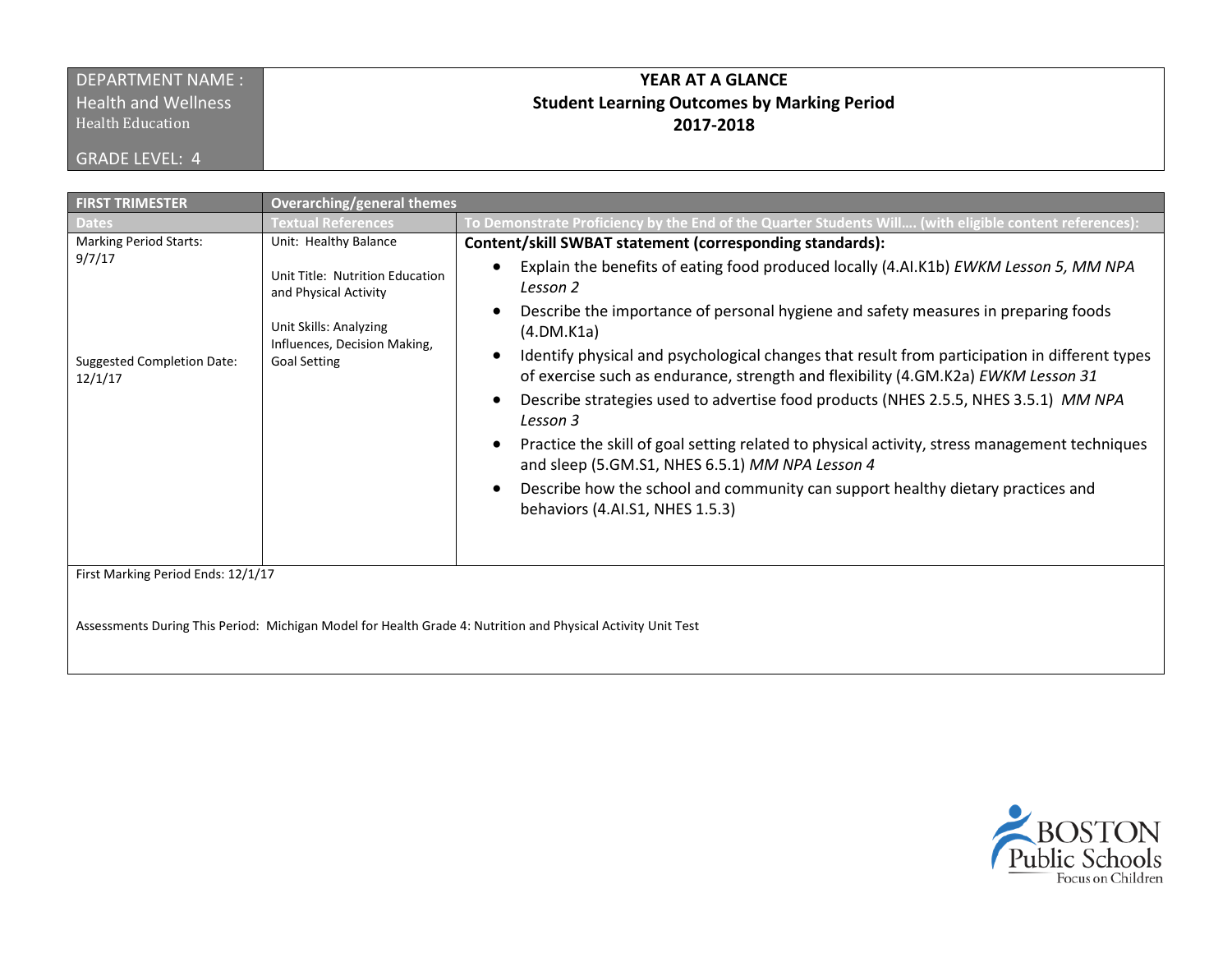| DEPARTMENT NAME:           | YEAR AT A GLANCE                                   |
|----------------------------|----------------------------------------------------|
| <b>Health and Wellness</b> | <b>Student Learning Outcomes by Marking Period</b> |
| Health Education           | 2016-2017                                          |
| GRADE LEVEL: 4             |                                                    |

| <b>SECOND TRIMESTER</b>                                                                  | <b>Overarching/general themes</b>                                                                                                                                                                                        |                                                                                                                                                                                                                                                                                                                                                                                                                                                                                                                                                                                                                                                                                                                                                                    |
|------------------------------------------------------------------------------------------|--------------------------------------------------------------------------------------------------------------------------------------------------------------------------------------------------------------------------|--------------------------------------------------------------------------------------------------------------------------------------------------------------------------------------------------------------------------------------------------------------------------------------------------------------------------------------------------------------------------------------------------------------------------------------------------------------------------------------------------------------------------------------------------------------------------------------------------------------------------------------------------------------------------------------------------------------------------------------------------------------------|
| Dates                                                                                    | Textual References                                                                                                                                                                                                       | To Demonstrate Proficiency by the End of the Quarter Students Will (with eligible content references):                                                                                                                                                                                                                                                                                                                                                                                                                                                                                                                                                                                                                                                             |
| <b>Marking Period Starts:</b><br>12/4/17<br><b>Suggested Completion Date:</b><br>2/16/18 | Unit: Healthy Mind<br>Unit Title: Social and<br><b>Emotional Health</b><br><b>Health Education Skills:</b><br>Interpersonal Communication,<br><b>Health Advocacy</b><br>SEL Skills: Self-Management,<br>Social Relations | Content/skill SWBAT statement (corresponding standards):<br>Identify strategies for managing strong feelings (4.IC.K2b) MM SE Lesson 1<br>$\bullet$<br>Practice the use of positive self-talk to promote acceptance in creative and effective ways<br>$\bullet$<br>(4.IC.S1, NHES 5.5.3) MM SE Lesson 2<br>Describe how an individual can contribute to reducing violence and bullying in the school<br>$\bullet$<br>and community (4.HA.K2, NSES PS.5.SM.1) MM SE Lessons 3,4<br>Identify the importance of treating people with different abilities with respect (4.HA.K1)<br>$\bullet$<br>MM SE Lessons 3, 4<br>Demonstrate nonviolent strategies to manage or resolve issues using the steps of conflict<br>resolution (4.IC.S1, NHES 7.5.3) MM SE Lessons 8,9 |
| Start: 2/26/18<br><b>Suggested Completion Date:</b><br>3/16/18                           | Unit: Healthy Lifestyle<br>Unit Title: First Aid and Safety<br>Unit Skills: Accessing<br>Resources, Decision Making                                                                                                      | Explain universal precautions for all first aid involving any blood and other body fluids<br>$\bullet$<br>(A.AR.K2)<br>Identify strategies to stay safe and prevent injury at home and school (NHES 5.5.1)<br>MM S Lesson 3<br>Name two resources from home, school and community that provide valid information<br>$\bullet$<br>about first aid (4.AR.S2, NHES 3.5.2) MM S Lesson 4<br>Explain strategies to try to avoid personally unsafe situations (4.DM.K1) MM S Lesson 7<br>٠                                                                                                                                                                                                                                                                               |
| Second Marking Period Ends: 3/16/18                                                      |                                                                                                                                                                                                                          |                                                                                                                                                                                                                                                                                                                                                                                                                                                                                                                                                                                                                                                                                                                                                                    |

Assessments During This Period: Michigan Model for Health Grade 4: Social and Emotional Health Pre-Unit Test/Post-Unit Test